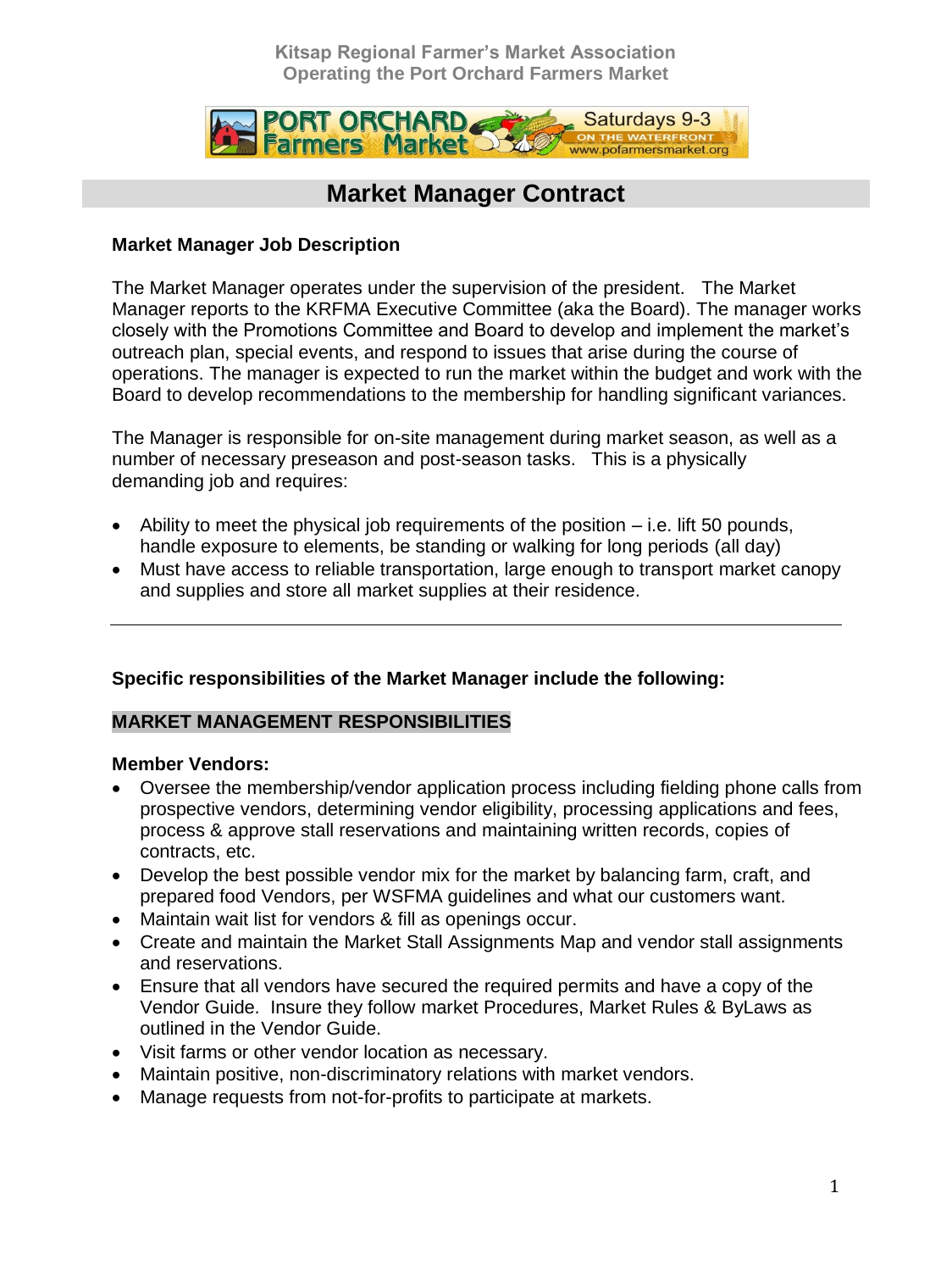## **Budget & Finances:**

- Develop annual market budget along with KRFMA Executive Committee (Board) and Budget Committee
- Submit all market expenses and bills to KRFMA Board Treasurer .
- Collect, deposit and record Vendors' fees and submit to the POFM Treasurer.
- Promptly submit expenses and invoices to the Treasurer, and keep expenses within approved budget amounts.

### **Website:**

- Coordinate with the website manager to update POFM website regularly
- Coordinate the vendor database maintenance with the KRFMA Secretary

## **Permits, Licenses & Memberships:**

- Maintain all appropriate permits and licenses for the Market, including WSFMA membership & insurance, City Permits, WSDA required documents, WA Liquor Board, Health Dept., etc.
- Respond to Market issues with local and state agencies.
- Manage all on site aid programs such as WIC/Senior/Food Stamp Programs. Attend any required training.
- Hiring and managing personnel needed for daily operations as specified in the Budget.
- Train and supervise Market volunteers, interns or staff. Verify time records.
- Prepare market staff midseason & end of season Job Review and present to the Board.

## **Maintain Written Records of:**

- Vendor documents application, contract, permits
- Keep current original permits and insurance certificate in the Market Manager Record Box, and send copies to the President and Secretary. Mail copies of insurance certificate to any Certificate Holders.
- Issues or problems with vendors or customers.
- All juried vendor decisions.
- The logistics of the Market Manager job, such as hours worked, and on what.
- Vendor Health Department records as required by law
- All vendor permits required for the Market
- Managers Weekly Market Report, which includes Customer volumes, Weekly Stall fees, sales reports (count, enter, and analyze data; monitor year-to-date figures with prior year; and report results at board and market member meetings)
- Maintain Market data and update Market databases.
- Collect and codify vendor sales reports and transmit totals to KRFMA Board.
- Prepare monthly reports (May  $-$  Sep) and end of season (Oct) Market report for the KRFMA Board.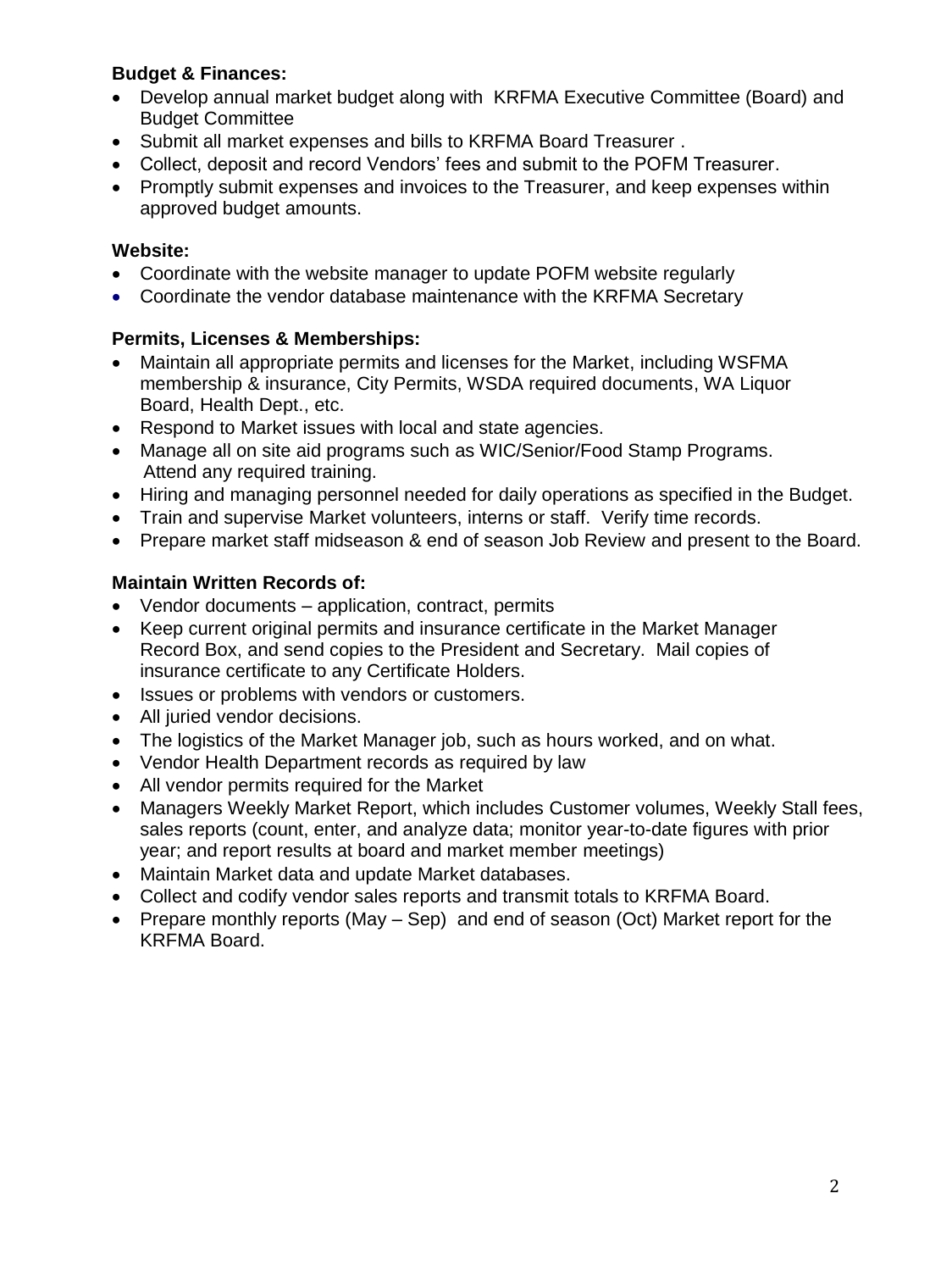## **Attend:**

- Executive Committee (Board) meetings to give a detailed report on the farmers market & any issues.
- Promotions, Budget & Planning Committee meetings to plan and implement events, and to set market goals
- Washington State Farmers Market Association annual conference (January) & report to the Board. Other WSFMA sponsored events at request of the Board.
- As needed for administration or promotion of the market: City of Port Orchard Council Meetings, Bay Street Merchants Association Meetings, Chamber Meetings or Events, other community or business associations.

## **Develop and maintain good relationships with:**

- The KRFMA Executive Committee and Promotions Committee
- Local community organizations, businesses, and general Port Orchard community
- County health department and Port Orchard Council and Mayors office.
- Market vendors and shoppers
- WSFMA

## **Other:**

 Other duties to assure the smooth operation of the market may be assigned by the KRFMA Board with a majority vote

## **RESPONSIBILITIES FOR MARKET DAY**

- Put "no parking" and other market signs / billboards out on Thursday before Saturday market days.
- Be on site from 6:00 am until 3:30pm each Saturday
- Set up and take down Market tent, tables, signs, road blocks, and other Market day items.
- Ensure that all facilities, equipment and utilities are in working order.
- Create site layout and assign vendor placement.
- Supervise events, entertainers.
- Enforce Market Procedures and Rules, local and state sanitation and food safety guidelines, and other

laws and regulations. Maintain public safety.

- Oversee vendor loading and unloading of vehicles and enforce the off-site vendor parking. Oversee outside access to the market site by other vehicles.
- Handle emergencies, complaints, and customer requests.
- Contact police department on morning of market if unauthorized vehicles need to be towed.
- Collect stall fees and vendor sales slips. Process food stamp payments, vouchers, process EBT.
- Deposit all monies collected to the bank and send the deposit receipt to the Treasurer the week following each Market.
- Perform closing duties at end of day, including storing any signage, equipment and Market supplies
- Complete Market Day report and forward to the KRFMA Secretary within 5 days.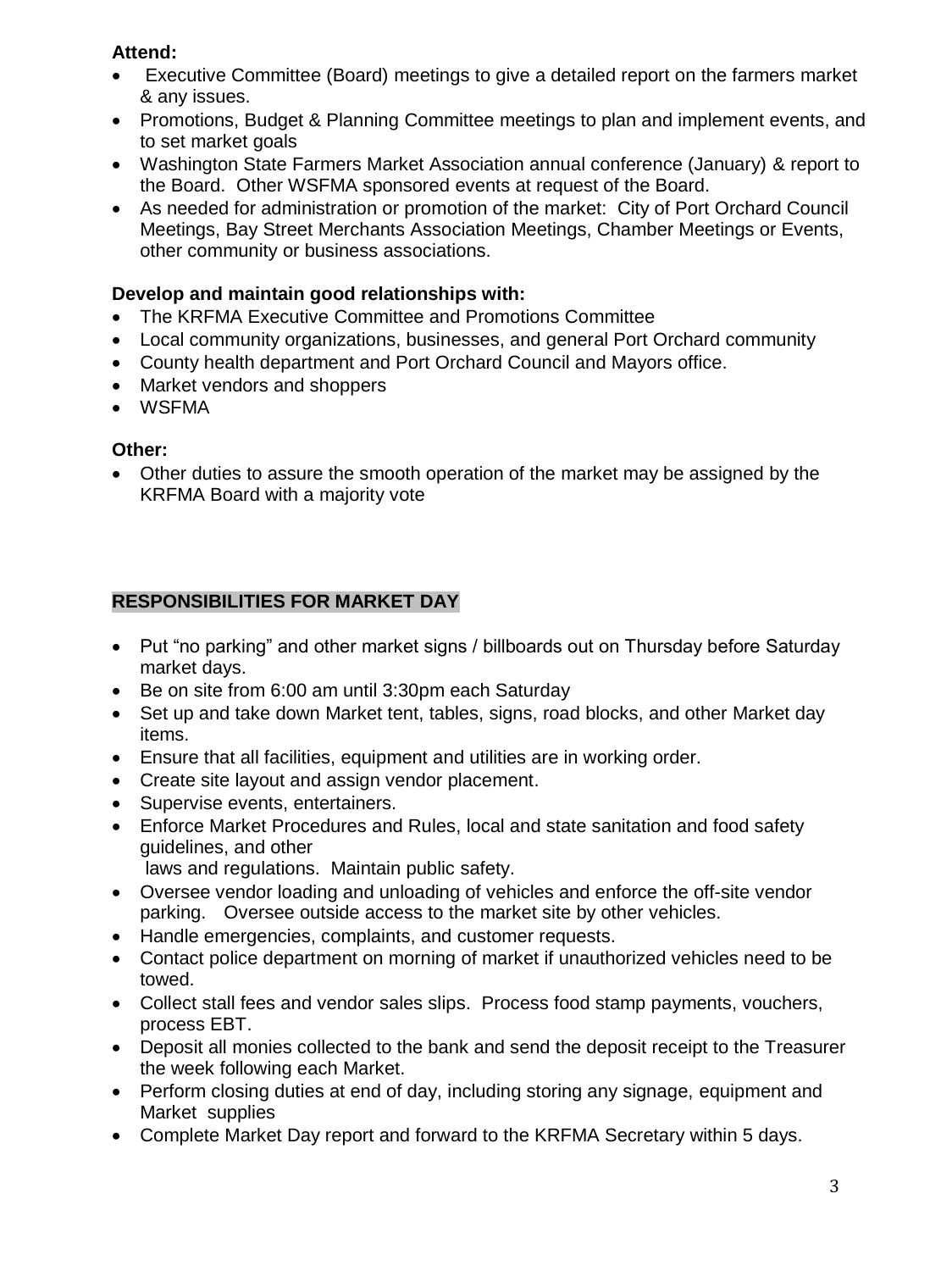## **MARKETING & OUTREACH RESPONSIBILITIES**

The Market Manager is responsible for promoting the Farmers Market on a weekly and general basis.

- Act as primary public contact for the Port Orchard Farmers Market with the membership, agencies and community.
- Actively recruit new vendors with emphasis on local farmers and food providers.
- Actively recruit live entertainment (musicians, magicians, etc)
- List the Farmers Market in various local advertising Calendars local newspapers & Special Publications (such as Westsound Home & Garden), and online calendar listings.
- Maintain memberships in organizations that benefit the market (Chamber, Puget Sound Fresh, etc)
- Oversee the E-newsletter and publish regular editions. Actively recruit the public to join the Farmers Market email list at the Market.
- Develop media contacts, handle media relations.
- Develop press releases, advertisements, posters, etc.
- Post market activities & dates on appropriate websites such as POFM's website, Port Orchard Chamber of Commerce, City of Port Orchard, etc.
- Develop and maintain social media sites to promote the Market.
- Arrange with Fire Dept. for Market Banner to be hung on Bay Street end of April (reserve in the fall)
- Actively recruit community members to join the market and/or volunteer.
- Perform other outreach and marketing as determined to meet market goals.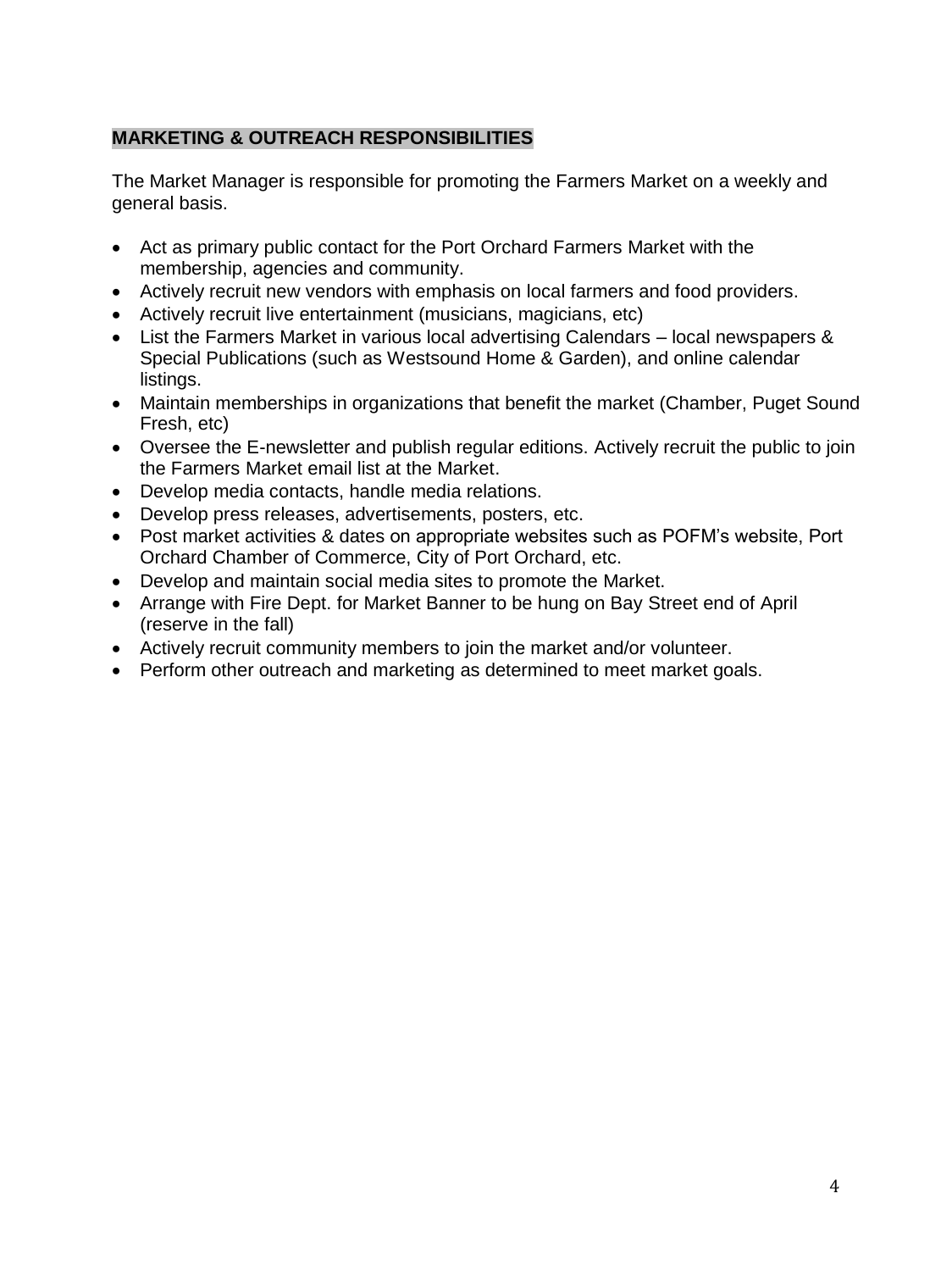**Kitsap Regional Farmer's Market Association**



# **Market Manager Contract**

This is an "at will" contract and either party may end the contract with written notice.

I (Market Manager) agree to the following:

- To be paid a starting hourly wage of \$<sub>1,</sub> payable monthly.
- To work an average of 20 hours per week or less (unless given advance approval of the Executive Committee) from the months of April through the end of October for the purpose of managing the Port Orchard Farmers Market on Saturdays and all related work necessary for the continued operation of the market. This is calculated as 12-14 hours per week needed to operate & attend the Saturday market day, with additional hours for training, administration and marketing.
- To reduce my work hours to no more than 40 hours/month during the off season months of November through March, or as instructed by the Executive Committee.
- To use my own vehicle for the transportation of market equipment and materials and store these at my residence (or other agreed on location) when not in use. I agree to carry my own liability insurance on the vehicle in use for the market.
- I agree to have the Executive Committee perform a background check and understand employment is subject to satisfactory results.
- I agree to hold all market business in strict confidence and will not directly or indirectly disclose or use any Confidential Information, except as required in the performance of my duties as Market Manager.

The Executive Committee (aka Board) agrees to:

- Reimburse or pay for approved travel expense. Mileage will be reimbursed for travel to locations outside of Port Orchard and will be at the current IRS Standard Mileage Rate. Reimbursement will be paid once a month. Reimbursed expenses also include lodging for the WSFMA Annual Conference. All travel is to be approved in advance by the Executive Committee.
- At least two reviews each year of the Market Managers performance as an incentive to grow and improve the revenue and success of the market. The first review will be done before July 30th, with the second review to be done no later than November 30<sup>th</sup>. Vendor comments may be solicited to assist the Executive Committee in this evaluation.
- *Depending on the results of the July and November performance review, (at the start of the year OR at the anniversary of this contract) the Market Manager may be given an hourly wage raise up to \$14 per hour after the first year and up to 6% in subsequent years. The Manager may also receive performance bonuses at the direction of the Executive Committee not to exceed \$2,500 annually.*

**This agreement is entered into on \_\_\_\_\_\_ of \_\_\_\_\_\_\_\_\_\_\_ 2012 by**

**\_\_\_\_\_\_\_\_\_\_\_\_\_\_\_\_\_\_\_\_\_\_\_\_\_\_\_\_\_\_\_ \_\_\_\_\_\_\_\_\_\_\_\_\_\_\_\_\_\_\_\_\_\_\_\_\_\_\_\_\_\_\_ Executive Committee President Market Manager**